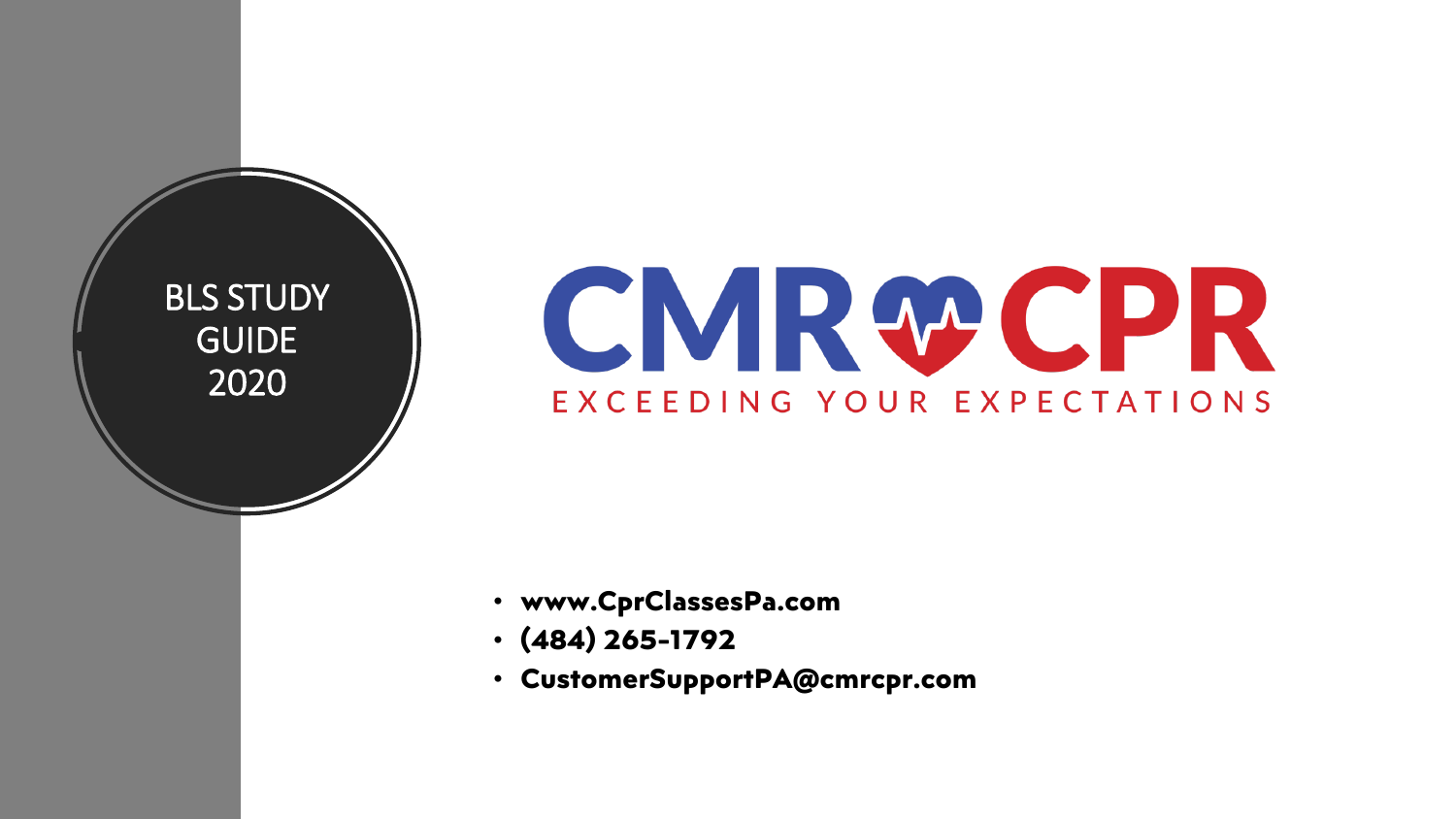# **CPR STEPS**

- 1) Scene Safety
- 2) Check for Responsiveness (Shake and Shout)
- 3) Call for help, bring AED or Defibrillator
- 4) Check for Pulse and Breathing simultaneously, less than 10 seconds
- 5) No pulse/not breathing- begin CPR (Has pulse but NOT breathing? Provide rescue breaths)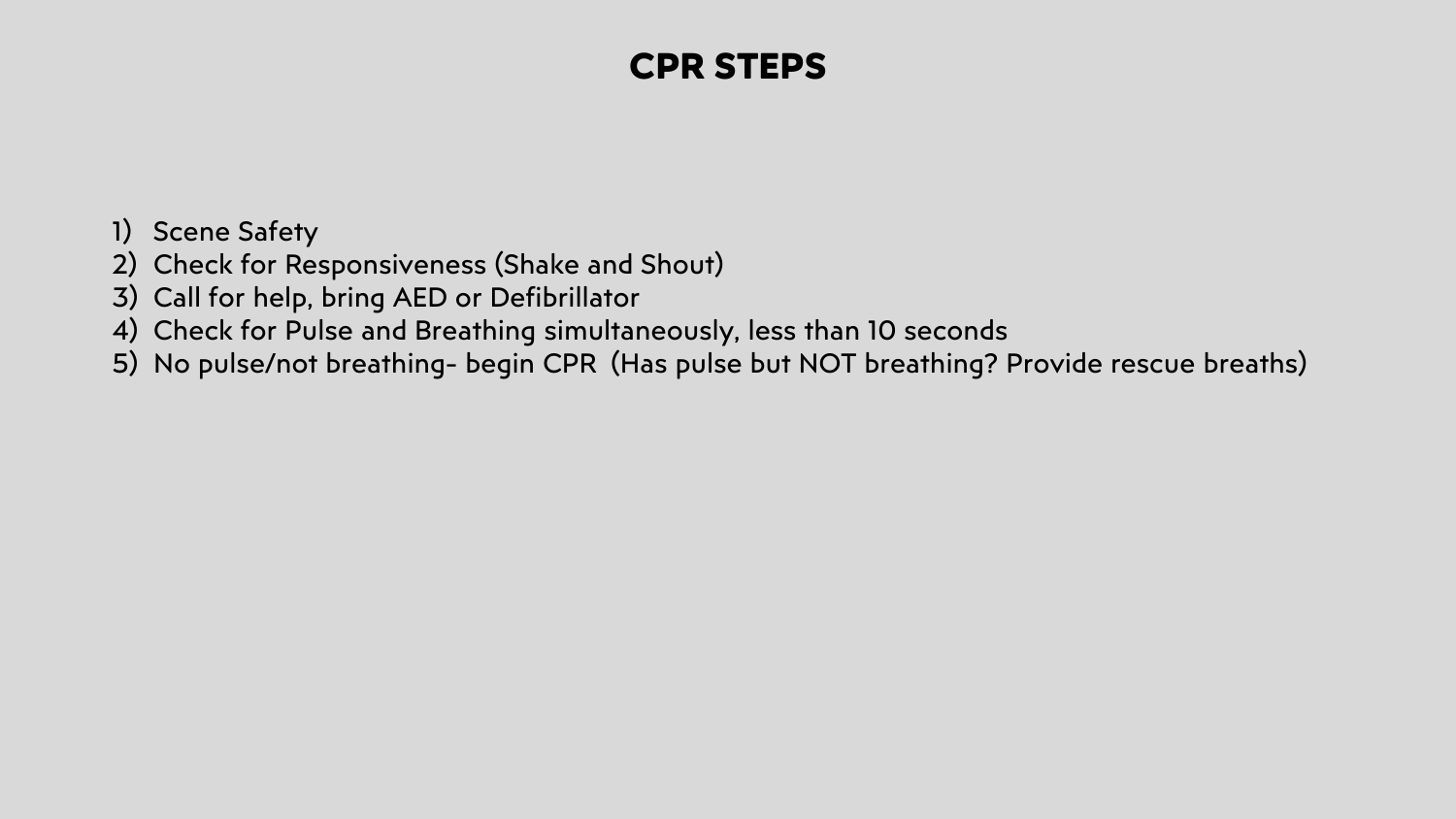# **COMPRESSIONS AND VENTILATIONS**

**Adults:** 30:2 (Regardless of number of rescuers) *2 inches deep*

**Children:** 30:2 if alone. 15:2 if 2 or more rescuers *2 inches deep*

**Infants:** 30:2 if alone. 15:2 if 2 or more rescuers *1.5 inches deep*

• *With an advanced airway, provide continuous CPR for every 2-minute cycle, the provide 1 breath every 6 seconds, asynchronously for ADULTS. For PEDIATRICS, 1 breath every 2-3 seconds*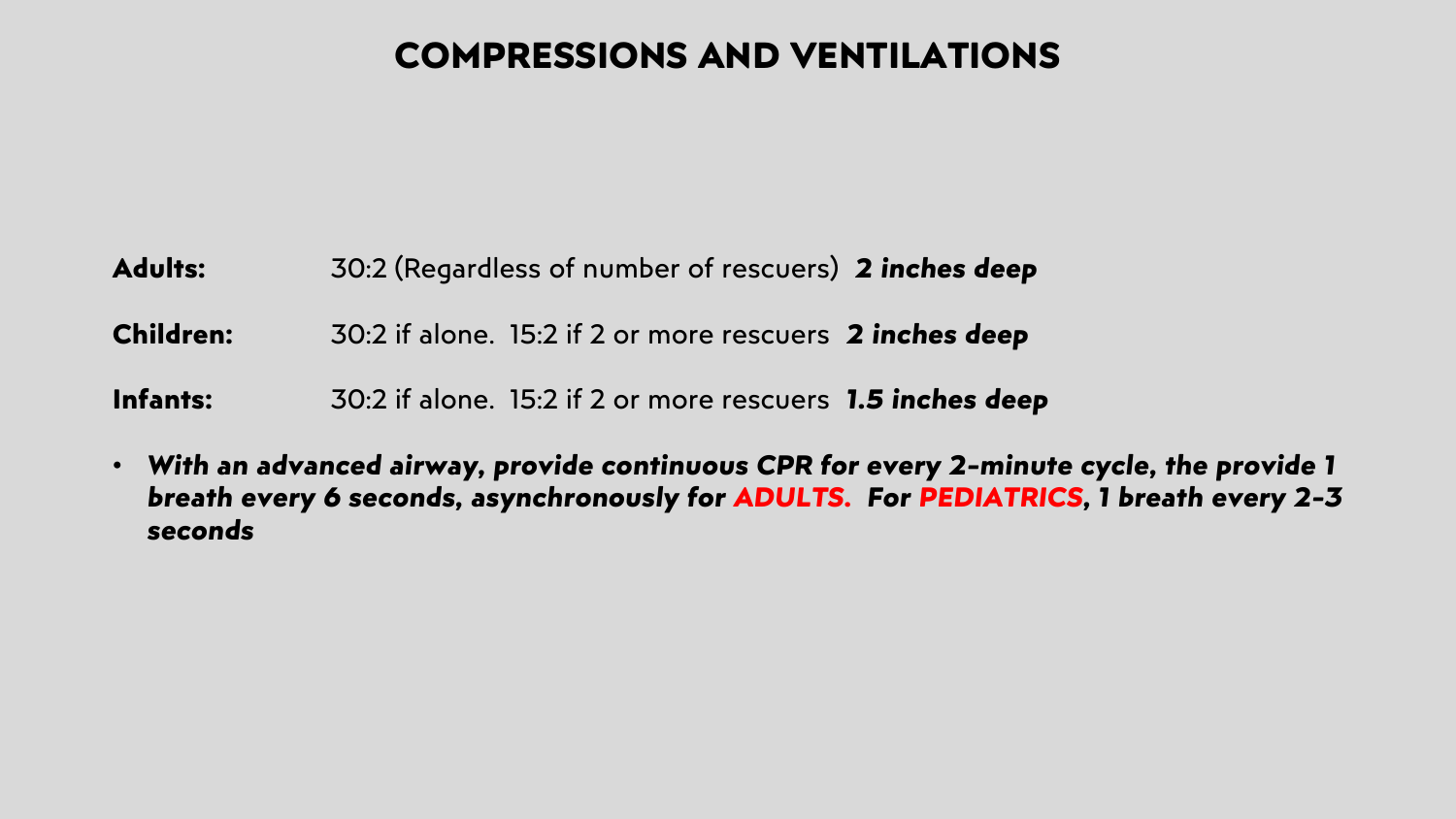## **COMPRESSION RATE**

- At least 100-120 beats per minute allowing for complete chest recoil
- Push hard and fast
- Count out loud
- *Switch the person providing chest compressions every 2 minutes or when the AED reanalyzes*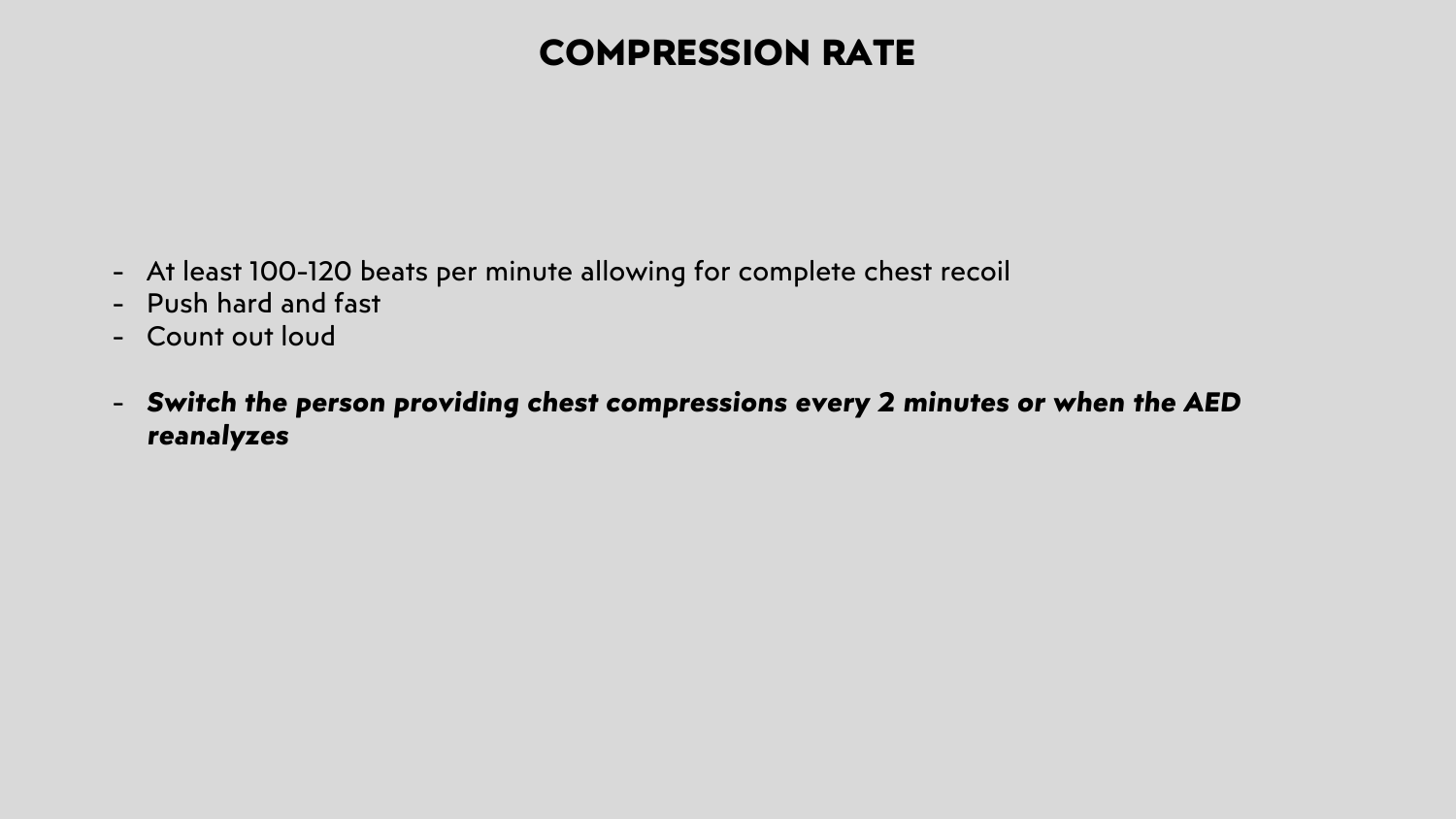# **Using the AED (Automated External Defibrillator)**

- Step #1- TURN IT ON- OR OPEN THE LID
- Step #2- FOLLOW THE VOICE PROMPTS- the AED will tell you what to do and when to do it
- Large pads for bigger children and adults
- Small pads for smaller children and infants
- Follow the pictures on the pads for placement
- OK to use Adult Pads on pediatrics, NOT OK to use Pediatric Pads on Adults
- The AED will only allow you to shock Ventricular Fibrillation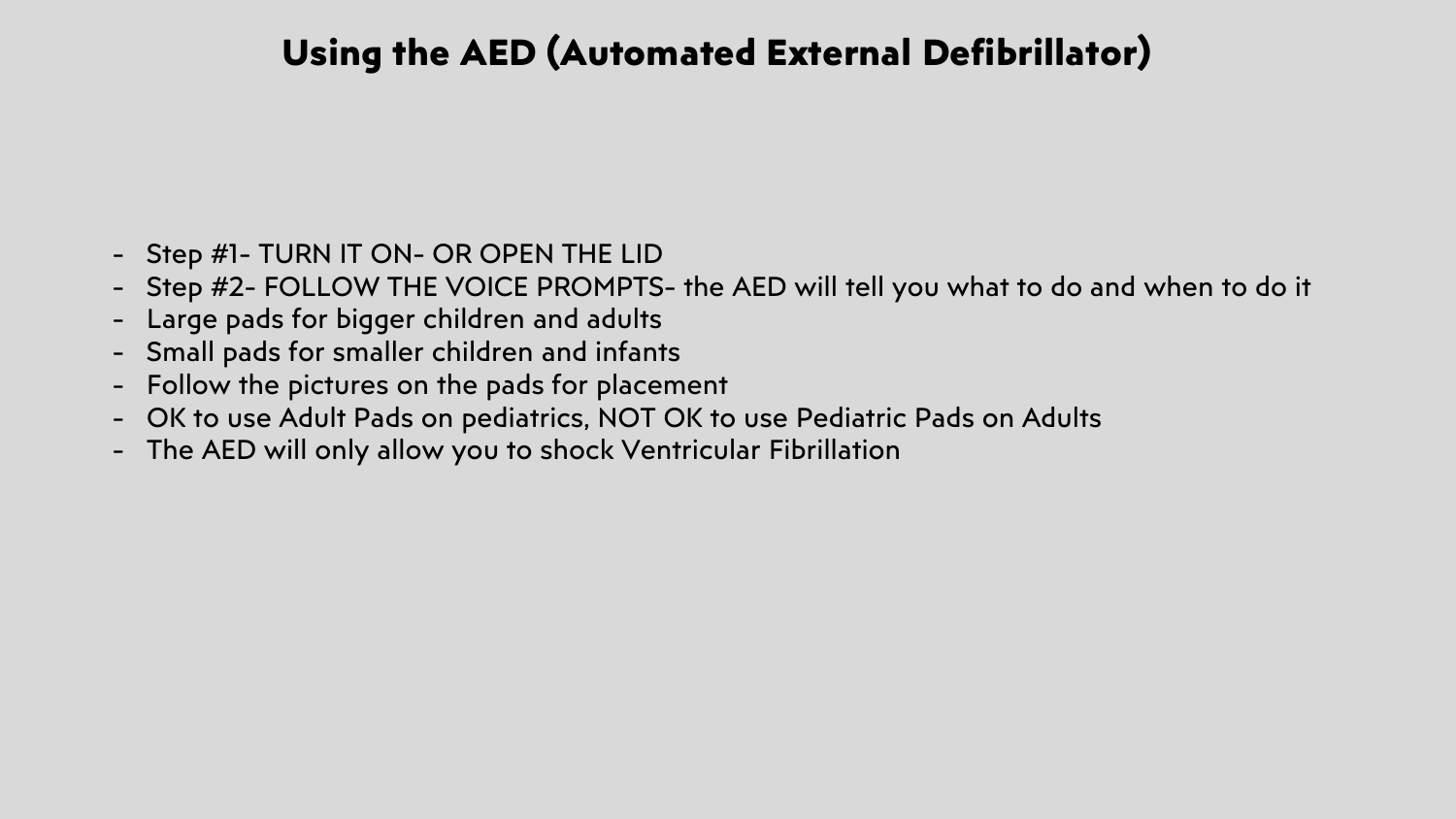## **RESCUE BREATHING**

## **The person is not breathing or only gasping WITH A PULSE**

**Adults:** 1 breath every 6 seconds (10 per minute)

**Infants and Children:** 1 breath every 2-3 seconds (20-30 per minute)

- Mouth to Mouth\*
- Pocket Mask
- Bag Mask Device
- Barrier Device
- *Check for a pulse about every 2 minutes*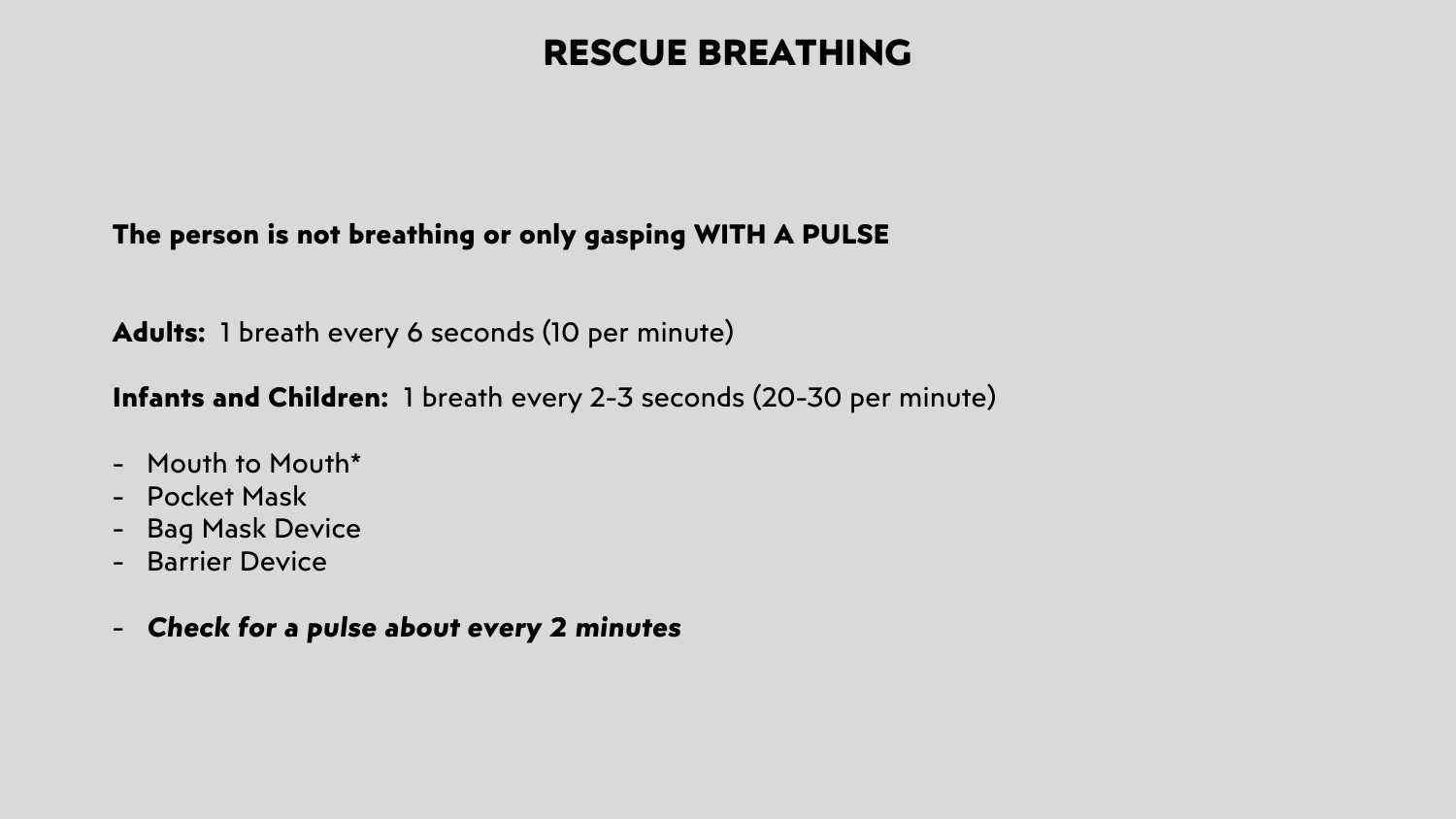# **TEAM DYNAMICS**

- 1 person in charge- *the Team Leader*
- Closed-loop communication
- Know your limitations
- Share your knowledge
- Speak loudly and clearly

## - **ROLES:**

- Team Leader
- CPR Coach/AED/Manual Defibrillator
- Chest Compressions
- Airway
- IV/Drug delivery
- Recorder/Timekeeper
- Runner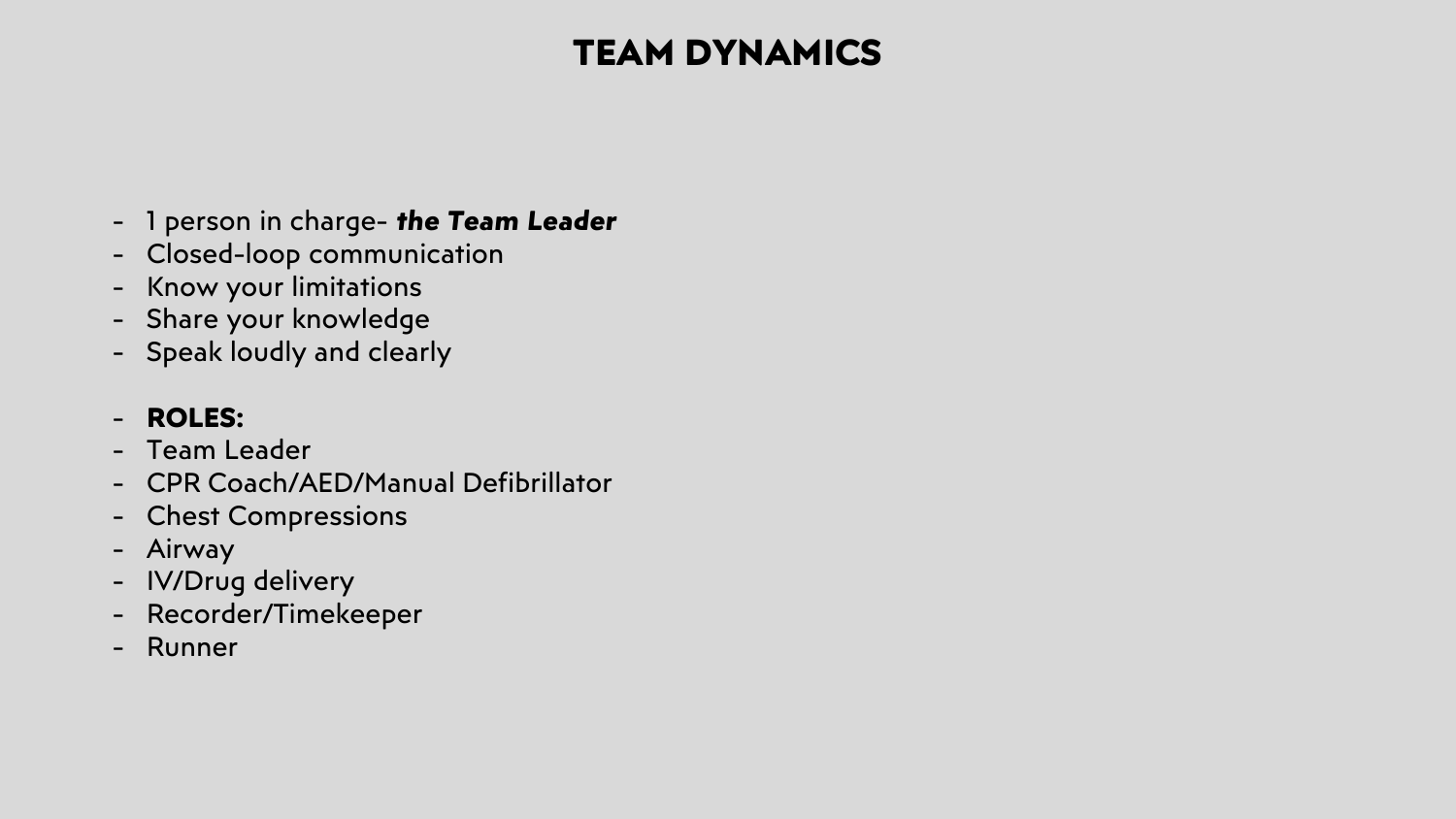## **OPIOID OVERDOSE**

- Assist the airway/rescue breaths
- Administer Naloxone (Narcan) *if available*
- CPR if indicated
- Place on left side if semi-responsive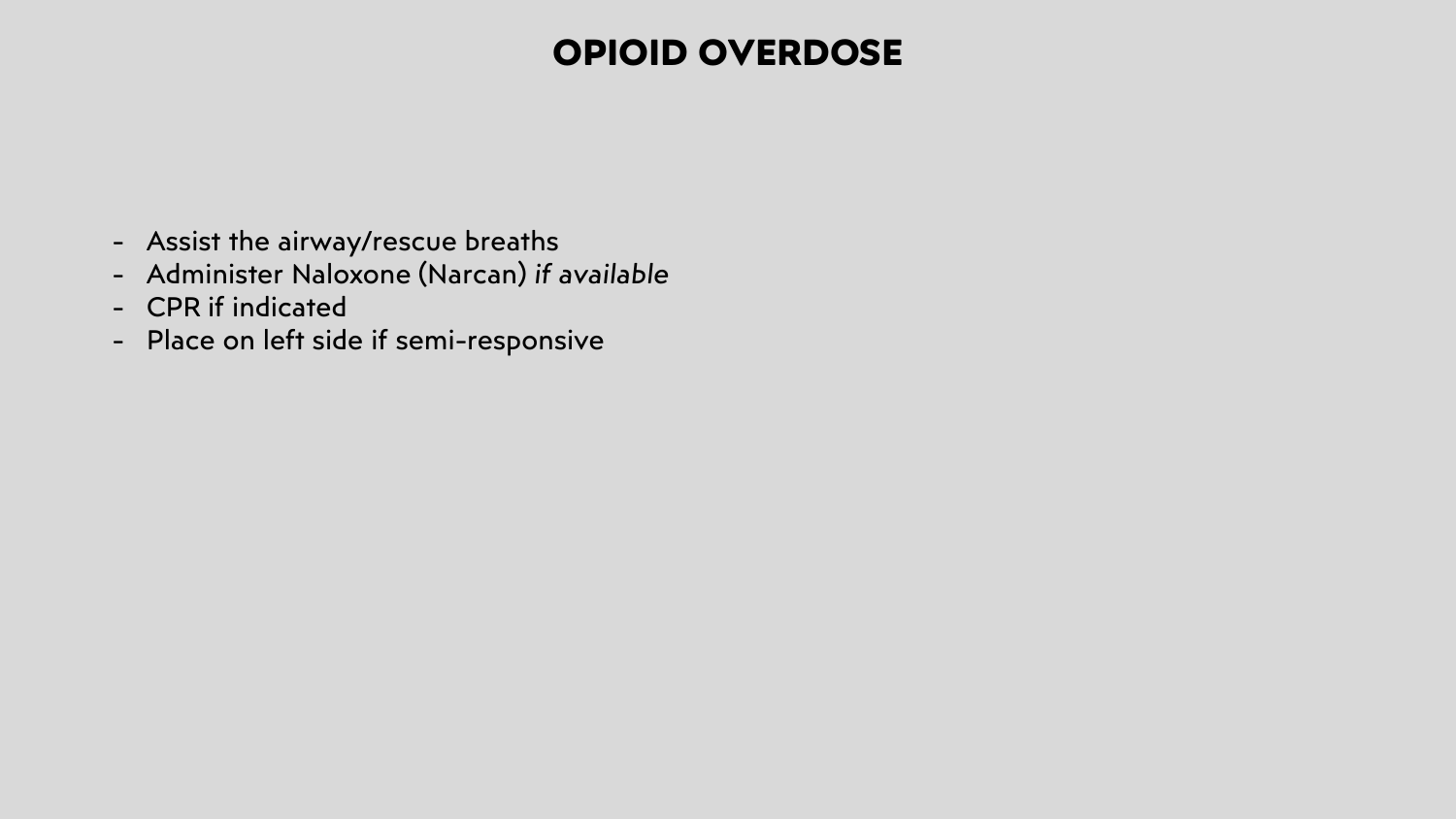## **CHOKING**

### **The person cannot speak, breath or cough**

### **Adults and Children**

- Abdominal Thrusts

### **Infants**

- Back Blows and Chest Thrusts

## **Special Considerations**

- Pregnant females- Chest Thrusts
- Obese Person- Chest Thrusts
- If person becomes unresponsive, begin CPR